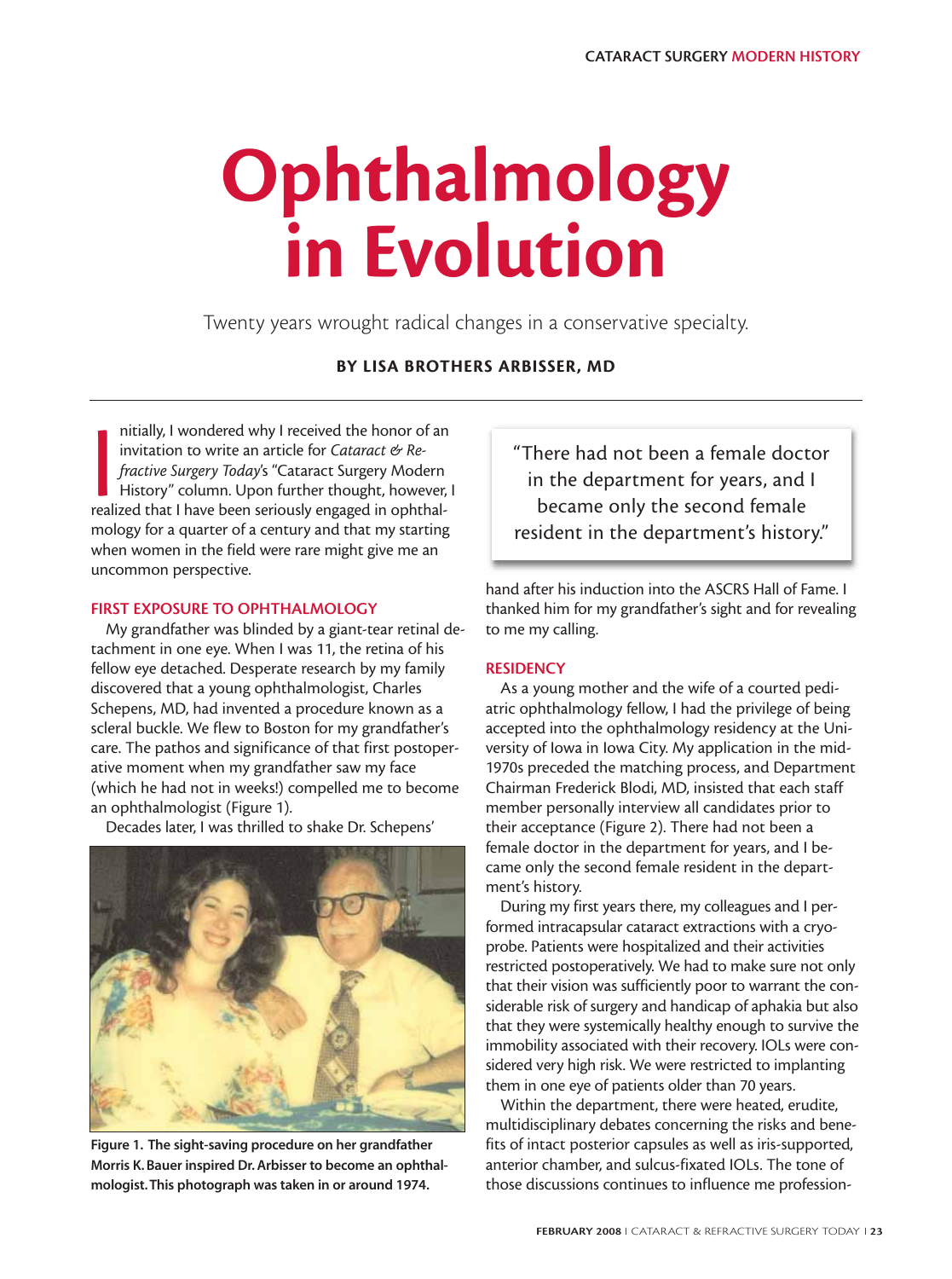

**Figure 2. This photograph of Dr. Blodi's Iowa ophthalmology faculty was taken in 1983, at the end of Dr. Arbisser's residency, at the annual corn party on Stan and Delores Thompson's farm.The picture was a farewell gift to departing Department Chairman Frederick Blodi, MD, who had hired all of the doctors present—or pictured if they could not attend the event—with the exception of Drs. Leinfelder, Braley, and Watzke. From left to right: Charles Phelps, MD; P. J. Leinfelder, MD; Alson E. Braley, MD; Robert Watzke, MD; Dr. Blodi in driver's seat; Mel Chiles (front row); Richard Anderson, MD, in loader; Sohan Hayreh, MD, PhD; H. Stanley Thompson, MD; David Tse, MD; Jay Krachmer, MD, standing (second row); Paul Montague, CRA, FOPS, who set up this photograph; Hans-Joerg Kolder, MD; Terry Perkins, MD, PhD (over bale of hay); Andrew Packer, MD; James Corbett, MD; James Folk, MD (top row). From top to bottom in photographs nailed to the wall: William Scott, MD; Thomas Weingeist, MD, PhD; G. Frank Judisch, MD; Karl Ossoinig, MD.**

ally and personally. Anecdotal experience was tempered with evidence-based information. Dr. Blodi was a scholar of the world's ophthalmic literature as well as a wonderful student (and teacher) of medical history. He maintained that there were no new ideas, only people who failed to read the literature.

The long-term goal of enabling patients to achieve functional vision for life stood in opposition to the lure of new and fast fixes. The humanitarian and conservative nature of the debates was inspiring, but we were

understandably concerned that we might not only fail to jump on the bandwagon but would eat its dust. In what we labeled the *Watzke spare eye theory*, retinologist Robert Watzke, MD, admonished us to limit risk to only one eye and, when possible, to preserve the other eye for better or safer future technology.

Rapid and radical changes in the department began with Dr. Blodi, who suffered from visually significant cataracts. Because he concluded after extensive research that cystoid macular edema occurred more frequently